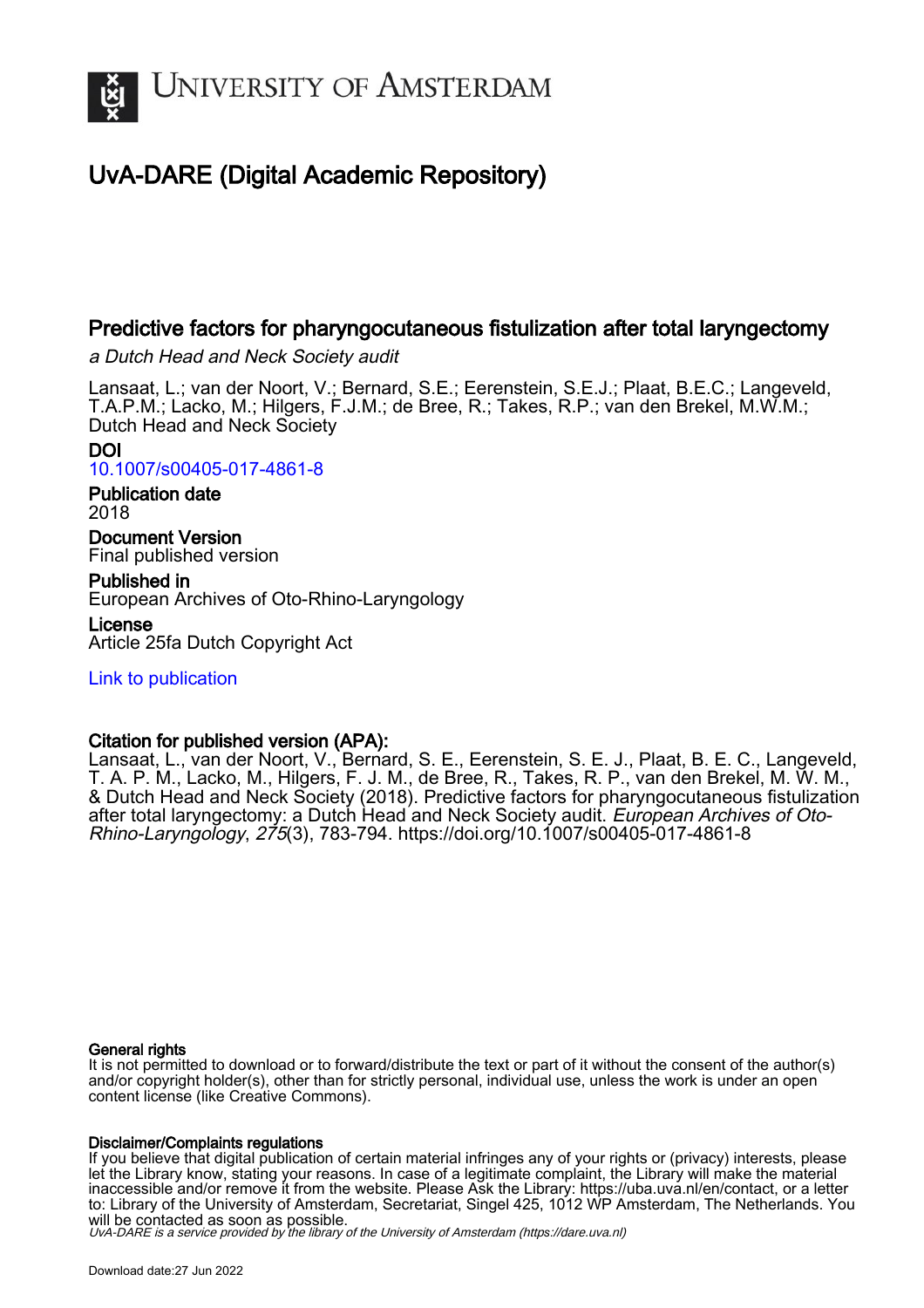#### **HEAD AND NECK**



## **Predictive factors for pharyngocutaneous fistulization after total laryngectomy: a Dutch Head and Neck Society audit**

**Liset Lansaat<sup>1</sup> · Vincent van der Noort<sup>2</sup> · Simone E. Bernard<sup>3</sup> · Simone E. J. Eerenstein4 · Boudewijn E. C. Plaat<sup>5</sup> ·**  Ton A. P. M. Langeveld<sup>6</sup> · Martin Lacko<sup>7</sup> · Frans J. M. Hilgers<sup>1,8,9</sup> · Remco de Bree<sup>10</sup> · Robert P. Takes<sup>11</sup> · **Michiel W. M. van den Brekel1,8,[9](http://orcid.org/0000-0003-1212-6092) · On behalf of the Dutch Head and Neck Society**

Received: 20 November 2017 / Accepted: 29 December 2017 / Published online: 16 January 2018 © Springer-Verlag GmbH Germany, part of Springer Nature 2018

#### **Abstract**

**Background** Incidences of pharyngocutaneous fistulization (PCF) after total laryngectomy (TL) reported in the literature vary widely, ranging from 2.6 to 65.5%. Comparison between different centers might identify risk factors, but also might enable improvements in quality of care. To enable this on a national level, an audit in the 8 principle Dutch Head and Neck Centers (DHNC) was initiated.

**Methods** A retrospective chart review of all 324 patients undergoing laryngectomy in a 2-year (2012 and 2013) period was performed. Overall PCF%, PCF% per center and factors predictive for PCF were identified. Furthermore, a prognostic model predicting the PCF% per center was developed. To provide additional data, a survey among the head and neck surgeons of the participating centers was carried out.

**Results** Overall PCF% was 25.9. The multivariable prediction model revealed that previous treatment with (chemo)radiotherapy in combination with a long interval between primary treatment and TL, previous tracheotomy, near total pharyngectomy, neck dissection, and BMI<18 were the best predictors for PCF. Early oral intake did not influence PCF rate. PCF% varied quite widely between centers, but for a large extend this could be explained with the prediction model. PCF performance rate (difference between the PCF% and the predicted PCF%) per DHNC, though, shows that not all differences are explained by factors established in the prediction model. However, these factors explain enough of the differences that, compensating for these factors, hospital is no longer independently predictive for PCF.

**Conclusions** This nationwide audit has provided valid comparative PCF data confirming the known risk factors from the literature which are important for counseling on PCF risks. Data show that variations in PCF% in the DHNCs (in part) are explainable by the variations in these predictive factors. Since elective neck dissection is a major risk factor for PCF, it only should be performed on well funded indication.

**Keywords** Total laryngectomy · Pharyngocutaneous fistulization · National audit · Predictive factors · Predicted pharyngocutaneous fistulization percentages

All authors of the paper are members of the Dutch Head and Neck Society. They cooperated in this study on behalf of this society.

R. de Bree, R.P. Takes and M.W.M. van den Brekel are joint last authors.

 $\boxtimes$  Michiel W. M. van den Brekel m.vd.brekel@nki.nl

Extended author information available on the last page of the article

### **Introduction**

Pharyngocutaneous fistulization (PCF) is a frequent and serious complication after total laryngectomy (TL). It increases morbidity, prolongs hospitalization, potentially necessitates additional surgery, delays or interrupts oral feeding and voice rehabilitation, and raises costs  $[1-3]$  $[1-3]$  $[1-3]$ . Reported incidences of PCF in the literature vary widely from 2.6 to 65.5% [[4\]](#page-11-2).

Many prognostic factors for PCF have been described in the literature. The main are prior (chemo)radiotherapy [(C)RT], hypopharyngeal cancer, (extensive) pharyngeal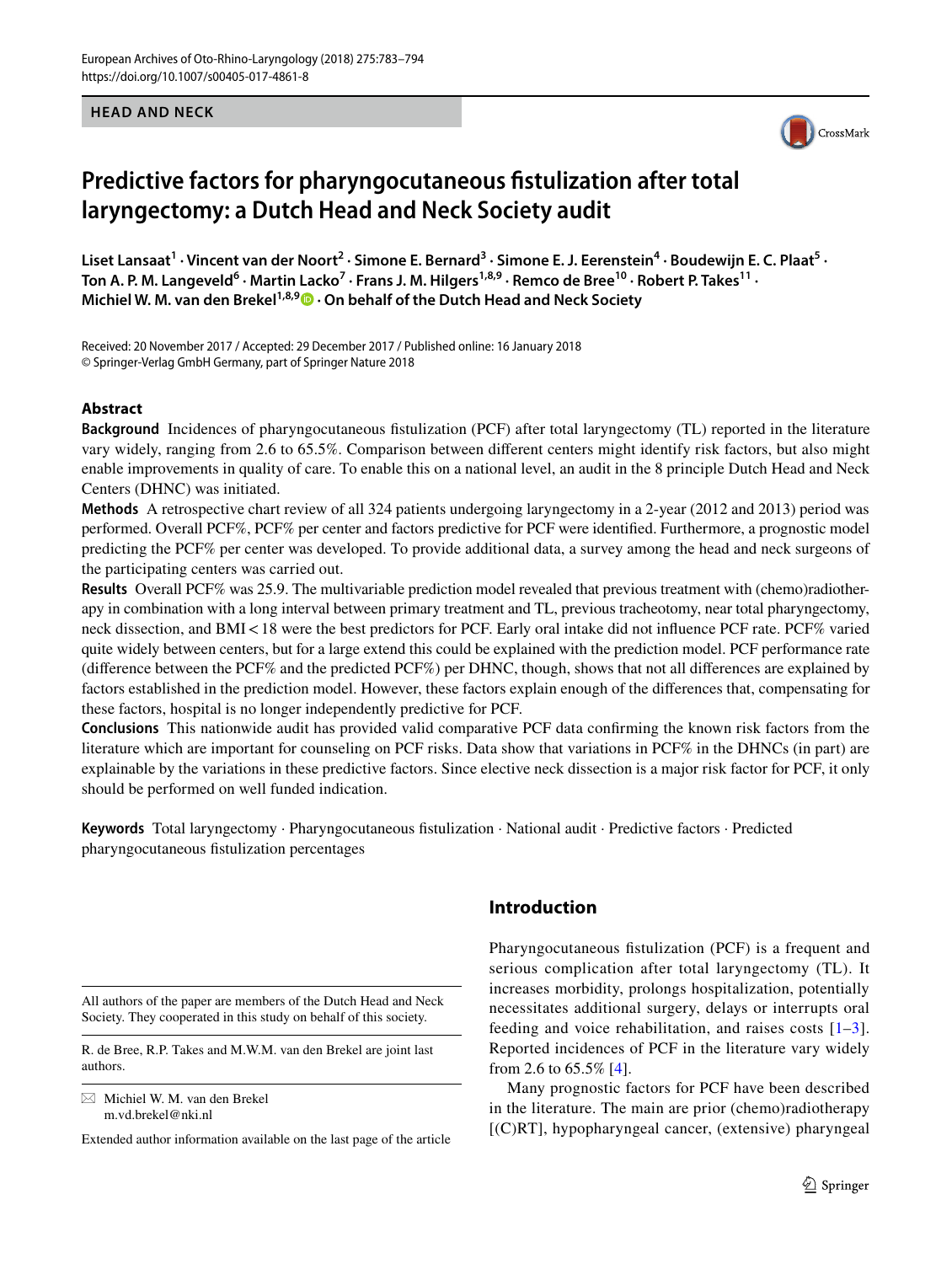resection and reconstruction, neck dissection, and comorbidities  $[1, 2, 4-7]$  $[1, 2, 4-7]$  $[1, 2, 4-7]$  $[1, 2, 4-7]$  $[1, 2, 4-7]$ . It is still disputed which factors are most relevant and which could be influenced to decrease the incidence of PCF. These are important issues for pretreatment counseling and health economic decisions [[7](#page-11-4)]. Furthermore, data usually come from single-institution series, which makes a valid interinstitutional comparison impossible. Such a comparison of complications would be relevant to gain better insight in the quality of care for patients undergoing TL on a national level, but can also lead to changes in treatment protocols in individual institutes. Grau et al., using the national Danish Head and Neck Study Group dataset, did identify prognostic factors for PCF in TL patients with prior radiotherapy (RT). However, no comparisons between the different centers in their analysis were conducted [[8](#page-11-5)]. There is evidence though, that multicenter comparison with proper documentation and feedback on complications in surgery can lead to improved quality and reduced costs [\[9](#page-12-0)].

To enable such comparison on a national level, interinstitutional nationwide audits are indispensable. Recently the Dutch Head and Neck Society (DHNS) have started a prospective national audit that eventually will lead to benchmarking and hopefully further improved patient care. In the present study we performed a retrospective chart study, supported by all 8 principle Dutch Head and Neck Centers (DHNC) affiliated to the Dutch Head and Neck Society (DHNS) in a 2-year (2012 and 2013) cohort of TL patients. In this study we not only aimed to identify the incidence of PCF per center, but also to establish the factors predictive for PCF, and to develop a prognostic model predicting the PCF% per center. To provide possibly informative data not covered by the chart study, a survey among the head and neck surgeons of the participating centers was carried out as well.

## **Methods**

#### **Retrospective chart study**

#### **Patient selection**

All patients  $(n = 324)$ , who underwent a total laryngectomy in the participating centers between January 2012 and December 2013 were included in the study. The total number of TL procedures per DHNC ranged from 17 to 70 (17, 22, 32, 39, 40, 50, 54, and 70, respectively). Four patients were excluded from the analysis, because they died (without PCF) on day 1, 3, 4, and 6, respectively, leaving 320 patients for further analysis.

#### **Data collection**

Patient characteristics agreed to collect in the chart review were age, gender, ASA (American Society of Anesthesiologists) score, diabetes, BMI (body mass index), smoking and alchohol history, albumin, hemoglobin, site of primary tumor, T and N classification, prior treatment [e.g., prior C(RT)] and interval between TL and prior treatment. Surgical data collected concerned the indication for TL, previous tracheotomy, extent of pharyngectomy, type of reconstruction, extent of neck dissection [no, selective; unilateral or bilateral and (modified) radical; unilateral or bilateral] use of antibiotics and tracheoesophageal puncture (TEP). Postoperative data were timing of oral intake, timing of speech rehabilitation, hospitalization time, and occurrence, timing and management of PCF. Medical records were retrospectively reviewed by the first author with supervision in each center. This study does not fall under de scope of the Medical Research Involving Human Subjects Act, which was confirmed by the institutional review board (MREC 17.0439).

#### **Survey**

Thirty-five head and neck surgeons (members of the DHNS) were invited to participate in a survey about pre-, peri-, and postoperative management concerning TL. 27 (77%) of these surgeons, representing all 8 participating centers, returned their completed questionnaires. Answers in this questionnaire were used to complete data lacking in the chart review. This concerned data on the pharyngeal closure method, because this information was not always well-documented in the surgical reports. And data on the institution's oral intake protocol, which was used in the analysis of the possible influence of early oral intake on PCF formation [[3,](#page-11-1) [10](#page-12-1)[–12](#page-12-2)].

#### **End points**

Primary endpoints for this study were incidence of PCF (occurring within 30 days after discharge), predictive factors for PCF and predicted PCF% per DHNC [\[13\]](#page-12-3). As routine swallow X-ray was not performed in all centers, a PCF was recorded when clinically and/or fluoroscopically evidenced. PCF within 14 days after TL was the primary endpoint in a separate analysis pertaining to the role of the (early/late) oral intake protocol.

#### **Statistical analyses**

#### **Identification of predictive factors for PCF**

IBM SPSS Statistics 22.0 was used to conduct the analyses. Descriptive statistics were computed and additionally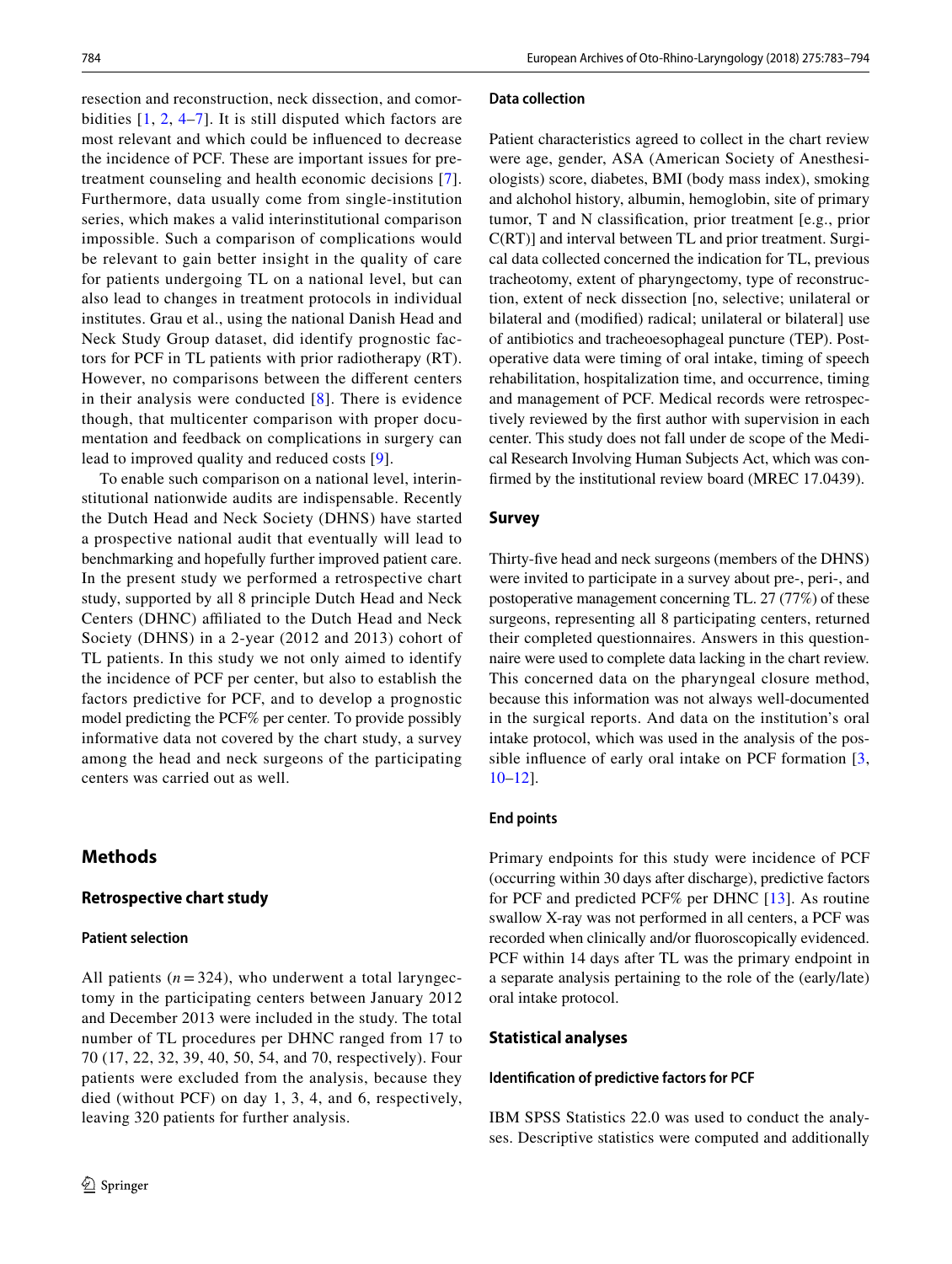univariable and multivariable analyses (using binary logistic regression analysis) were carried out to assess predictive factors for PCF. Factors that were univariably predictive for PCF at a significance level of 10% (2-sided) were initially included in the multivariable logistic regression analysis, which was then further refined using backward elimination. Odds ratios (ORs) and 95% confidence intervals (CIs) of the final model were calculated. Because of multicollinearity between origin of index tumor, pharyngectomy reconstruction, and TEP, only pharyngectomy was kept in the multivariable analysis. It was decided a priori to keep BMI in the final multivariable model regardless it's predictive value in the current cohort, because its (potential) importance has been described in the literature [[2,](#page-11-3) [14](#page-12-4)]. Albumin level was excluded from the multivariable analysis because of missing data in 145 (45%) of the patients. As comorbidity was not routinely scored in most of the participating centers in 2012 and 2013, we used the ASA score as a surrogate [[15,](#page-12-5) [16](#page-12-6)]. In assessing the effect of the interval between (C)RT and TL on PCF formation, we deemed a cut-off point of 30 months clinically relevant. This resulted in one final newly created variable with five levels: no prior (C)RT, RT 0–30 months (mo) before TL, RT 31–444 mo, CRT 0–30 mo, CRT 31–444 mo [\[1](#page-11-0)].

#### **Predicted PCF percentages per center**

Predicted probabilities on PCF per patient were calculated from the final multivariable logistic regression model. Overall PCF% for all centers and predicted PCF% per center were compared with the observed PCF% per center. When striking differences were observed, we searched both patient data and answers to the survey question about management of pharynx closure for possible explanations.

#### **Role of time from TL to oral intake**

The possible effect of timing of oral intake on PCF was analysed univariably and multivariably using PCF within 14 days after TL as outcome variable and initiation of oral intake according to the Institutional protocol as predictor, treating the previously identified predictive factors on PCF as covariates. PCF within 14 days after TL was used as the endpoint for this analysis, because we assume that oral intake mainly can influence the development of PCF in an early postoperative stage.

Two groups were created: an early group (oral intake within 3 days after TL) consisting of all patients in hospitals D and E and late group (oral intake  $>$  3 days after TL) consisting of the patients in the remaining hospitals. The analysis was also conducted with the cut-off point set on 6 days used in hospital H, resulting in an early group with an oral intake  $\leq 6$  days, and a late group with oral intake after  $>6$  days.

### **Results**

#### **Retrospective chart study**

#### **Patient and tumor characteristics**

The cohort consisted of 255 (80%) men and 65 (20%) women. The mean age at time of TL was 63.3 years (SD 9.8 years). Smoking data were available for 299 and missing for 21 patients. 21 patients never consumed tobacco and 278 did. Of this latter group, 143 continued until date of TL and 135 had stopped already. Alcohol abuse was reported by 125 patients, social alcohol consumption by 138, no alcohol consumption ever by 4, and for 53 patients these data were missing. In 217 patients (68%) the tumor was located in the larynx, in 73 (23%) in the hypopharynx, in 29 (9%) the primary tumor was outside these two locations (the 'miscellaneous' group), and in 1 (0.3%) the indication for TL was non-malignant disease (recurrent pneumonia). The 'miscellaneous' group consisted patients with oropharynx cancer  $(n=11)$ , larynx sarcoma  $(n=6)$ , thyroid cancer  $(n=6)$ , oral cavity cancer  $(n=2)$ , esophageal cancer  $(n=1)$ , neuroendocrine larynx tumor  $(n=1)$ , adenoid cystic carcinoma of the trachea  $(n=1)$ , and a clivus meningioma  $(n=1)$ . Primary TL was conducted in 117 patients (37%), salvage TL in 138 patients (43%), TL for a second primary in 42 patients (13%) and TL for a dysfunctional larynx in 23 patients (7%). Of the 203 'non-primary' TL patients, 140 patients had prior RT, 50 prior CRT, 12 other cancer treatments, and 1 nonmalignant indication for TL. A detailed overview of patient and tumor characteristics can be found in Table [1.](#page-4-0)

#### **Surgical aspects**

Standard TL was performed in 212 patients (66%). 69 patients (22%) underwent near total pharyngectomy and 39 (12%) circumferential pharyngectomy in conjunction with TL. Reconstruction was performed in 127 patients. This concerned reinforcement of the pharynx with a pectoralis major (PM) flap without skin island in 19 patients (6%). Reconstruction of the near total pharyngeal defect with a PM-flap with skin island in 59 patients, and a free flap in 10 [radial] forearm flap (RFF) 9, anterolateral thigh (ALT) 1]. The 39 circumferential pharyngeal defects were reconstructed with a tubed PM-flap with skin island  $(n=1)$ , a free flap  $(n=10)$ ; RFF 4, ALT 5, internal mammary artery perforator *n*=1), gastric pull-up ( $n=18$ ), or free jejunum transfer ( $n=9$ ). In 1 patient a planned oropharyngeal-cutaneous fistula was made, whereas this patient also had a PM-flap without skin island.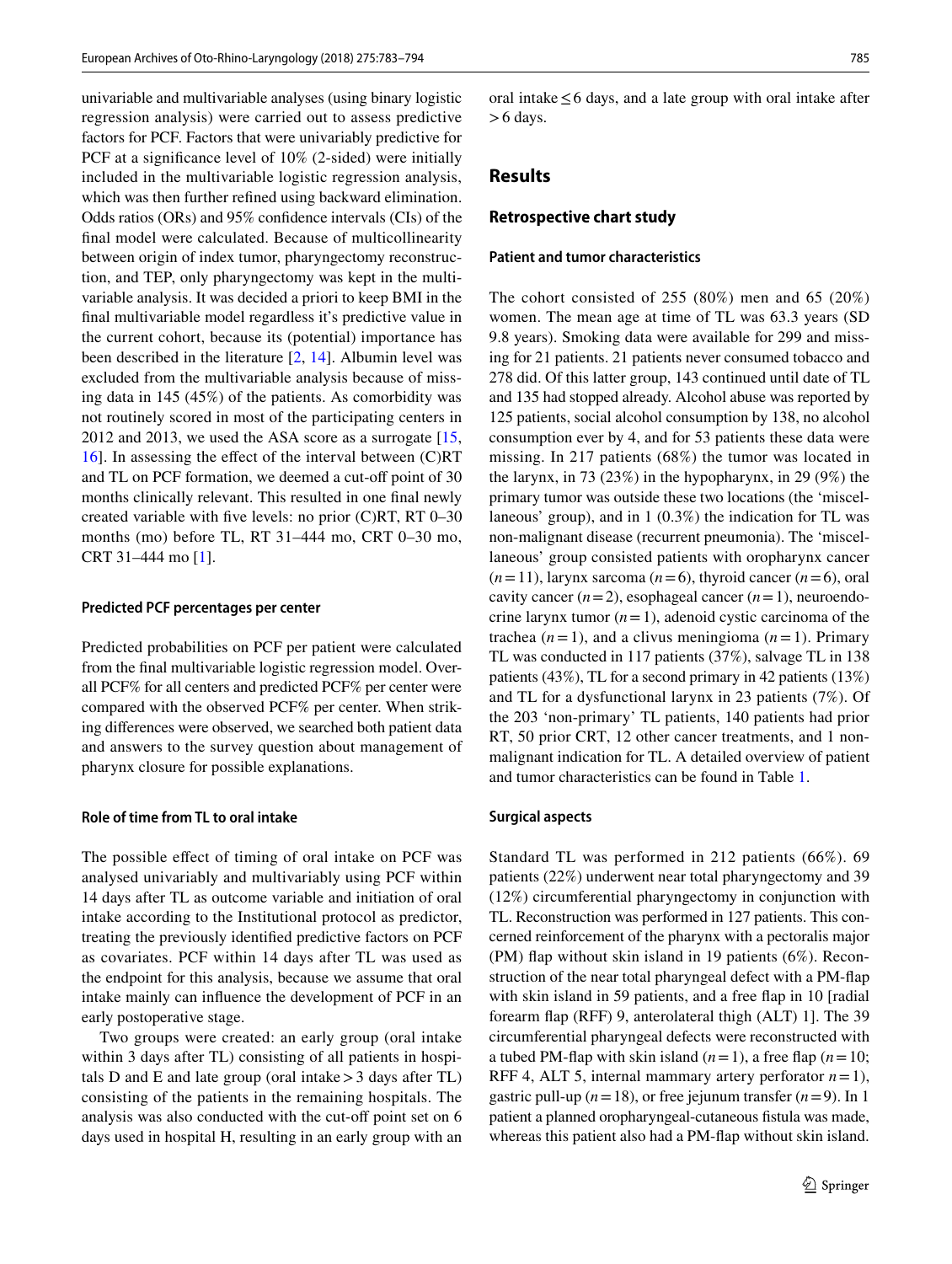<span id="page-4-0"></span>

|                                                             | n                               | %    |
|-------------------------------------------------------------|---------------------------------|------|
| Gender $(n=320)$                                            |                                 |      |
| Male                                                        | 255                             | 79.7 |
| Female                                                      | 65                              | 20.3 |
| Age at TL $(n=320)$                                         | Mean<br>63.3 years<br>(SD 9.8)  |      |
| Smoking history ( $n = 299$ )                               |                                 |      |
| No                                                          | 21                              | 7.0  |
| Yes                                                         | 278                             | 93.0 |
| Alcohol history $(n=267)$                                   |                                 |      |
| No                                                          | $\overline{4}$                  | 1.5  |
| Social                                                      | 138                             | 51.7 |
| Abusive                                                     | 125                             | 46.8 |
| BMI $(n=316)$                                               |                                 |      |
| < 18                                                        | 28                              | 8.9  |
| $18 - 25$                                                   | 170                             | 53.8 |
| > 25                                                        | 118                             | 37.3 |
| ASA score $(n=320)$                                         |                                 |      |
| 1                                                           | 24                              | 7.5  |
| $\overline{2}$                                              | 159                             | 49.7 |
| 3                                                           | 132                             | 41.3 |
| $\overline{4}$                                              | 5                               | 1.6  |
| Origin of index tumor $(n=320)^{a}$                         |                                 |      |
| Larynx                                                      | 217                             | 67.8 |
| Hypopharynx                                                 | 73                              | 22.8 |
| Miscellaneous <sup>b</sup>                                  | 29                              | 9.1  |
| No tumor                                                    | 1                               | 0.3  |
| T stage of index tumor $(n=301)^c$                          |                                 |      |
| T1                                                          | 35                              | 11.6 |
| T2                                                          | 61                              | 20.3 |
| T3                                                          | 73                              | 24.3 |
| T <sub>4</sub>                                              | 132                             | 43.9 |
| N stage of index tumor $(n=301)^c$                          |                                 |      |
| $_{\rm N0}$                                                 | 204                             | 67.8 |
| N <sub>1</sub>                                              | 28                              | 9.3  |
| N2                                                          | 68                              | 22.6 |
| N <sub>3</sub>                                              | 1                               | 0.3  |
| Prior (C)RT $(n=320)$                                       |                                 |      |
| No                                                          | 130                             | 40.6 |
| Yes, RT                                                     | 140                             | 43.8 |
| Yes, CRT                                                    | 50                              | 15.6 |
| Time between prior (C)RT and TL $(n=185)$                   | Median 15.0<br>months<br>(range |      |
| Time between prior (C)RT and TL dichoto-<br>mized $(n=185)$ | $1 - 444$                       |      |
| $0 - 30$ mo                                                 | 126                             | 68.1 |
| 31-444 mo                                                   | 59                              | 31.9 |

**Table 1** (continued)

|                                | n   | %    |
|--------------------------------|-----|------|
| Indication TL $(n=320)$        |     |      |
| Primary                        | 117 | 36.6 |
| Salvage                        | 138 | 43.1 |
| Second primary                 | 42  | 13.1 |
| Disfunctional larynx           | 23  | 7.2  |
| Previous tracheotomy $(n=319)$ |     |      |
| No                             | 245 | 76.8 |
| Yes                            | 74  | 23.2 |

*TL* total laryngectomy; *BMI* body mass index; *ASA* American society of anesthesiologists; (*C*)*RT* (chemo)radiotherapy

a 294/320 (92%) were diagnosed with squamous cell carcinoma

<sup>b</sup> Miscellaneous: oropharynx  $n = 11$ ; sarcoma in cricoid region  $n = 6$ ; thyroid  $n=6$ ; oral cavity  $n=2$ ; esophagus  $n=1$ ; neuroendocrine tumor in larynx *n*=1; adenoid carcinoma in trachea *n*=1; clivus meningioma  $n = 1$ 

c T and N classification is not applicable in patients with sarcoma in cricoid region  $n=6$ , thyroid cancer  $n=6$ , neuroendocrine tumor in larynx  $n=1$ , adenoid carcinoma in trachea  $n=1$ , clivus meningioma  $n=1$ , no tumor  $n=1$ . Data were missing  $n=3$ 

Selective neck dissection was performed in 110 patients (34%) and (modified) radical neck dissection in 67 patients (21%), 50 at the time of TL and 17 at an earlier date. Of the 141 patients (44%) without neck dissection, node sampling for frozen section was conducted in 36, and these patients were also categorized as 'no neck dissection'. In two patients neck dissection data were missing.

Primary TEP with insertion of an indwelling voice prosthesis was performed in 261 patients (82%), secondary TEP in 37 (12%), and in 22 (7%) no TEP was performed.

#### **Pharyngocutaneous fistulization**

The overall incidence of PCF within 30 days after discharge from the hospital was 25.9% (83/320). After these 30 days, 4 more patients developed PCF, in 3 at day 51, 58, 131, respectively, and in 1 PCF occurred in the "postoperative radiotherapy period", which we also deemed to be more than 30 days after patient's discharge at day 12 postoperatively. The incidence of PCF in patients treated with primary TL was 24.8% (29/117), with salvage TL 22.5% (31/138), with TL for a second primary 35.7% (15/42) and with TL for a dysfunctional larynx 34.8% (8/23) (*P*=0.264). The median day of PCF manifestation was day 12 (range 1–48 after surgery). 66 of the 83 PCF patients were treated conservatively (79.5%) and 17 required additional surgery (20.5%). In 15 of these 17 patients, flap reconstruction was used (PM 14; ALT 1), resuturing of the pharyngeal defect (1), or surgical exploration only (1). Median time between PCF and additional surgery was 14.0 days (range 0-172). Sixty-five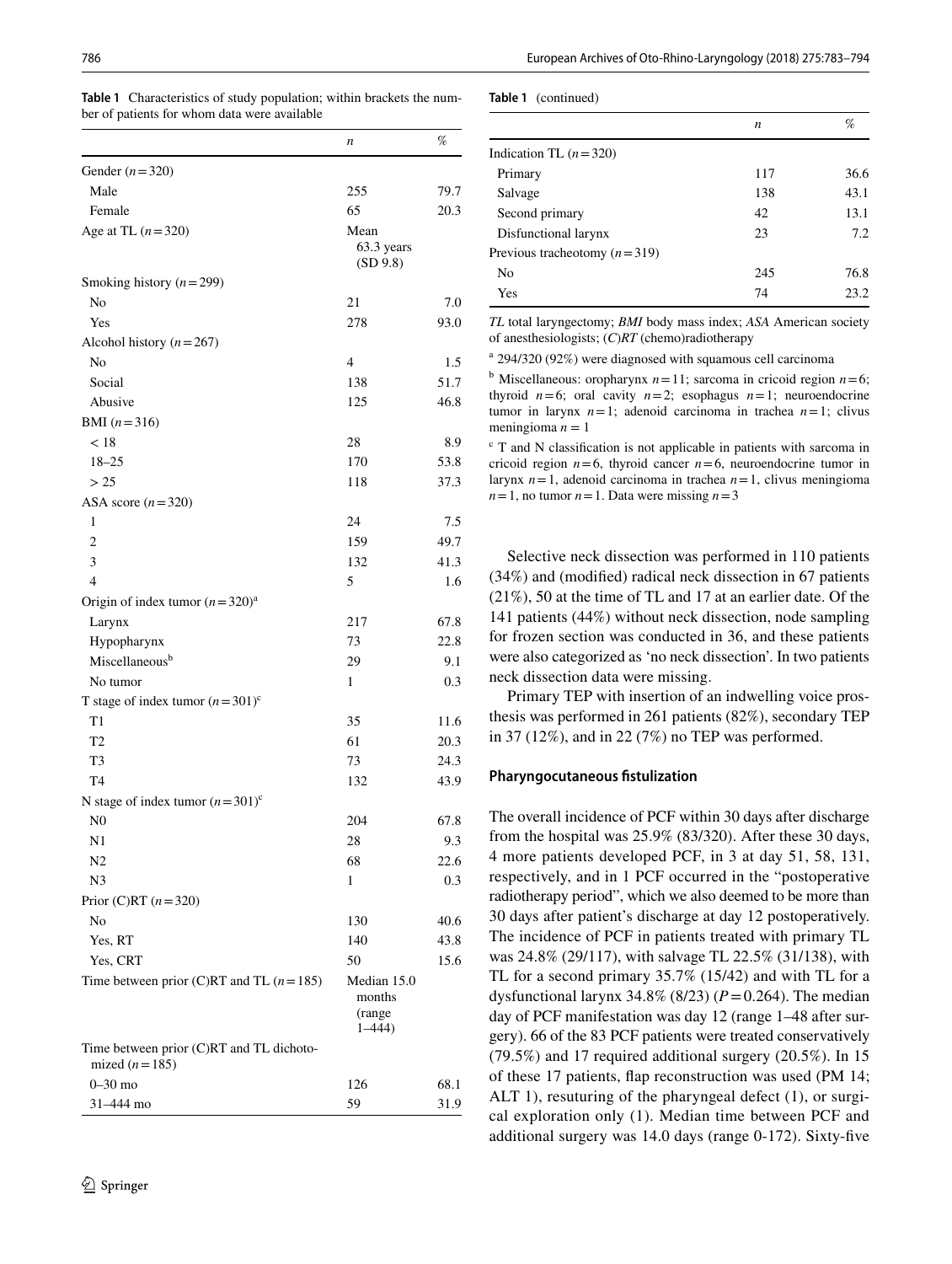patients (78.3%) were discharged with a cured PCF, and 18 with a persisting PCF (21.7%). Median hospitalization time for patients without PCF was 13 days (range 7–45) and for patients with PCF 20 days (range  $8-80$ ) ( $P < 0.001$ ). Median hospitalization time for conservatively treated PCF patients was 17 days (range 8–68) and for patients with surgically treated PCF this was 35.5 days (range  $7-80$ ) ( $P = 0.012$ ).

#### **Univariable analyses: prognostic factors for PCF**

Univariable logistic regression analyses, to identify prognostic factors for PCF, were conducted for gender, age, site of index tumor, diabetes, BMI (*n*=316), ASA score, preoperative albumin level  $(n=176)$ , preoperative hemoglobin level  $(n=284)$ , prior  $(C)RT$ , time between prior  $(C)$ RT and TL, pharyngectomy, reconstruction, neck dissection, TEP and previous tracheotomy. Factors predictive for PCF were: index tumor, i.e., hypopharynx vs larynx (OR 3.25; 95% CI 1.83–5.76; *P*<0.001), BMI<18 (OR 2.64; 95% CI 1.16-6.00;  $P = 0.02$ ), albumin level  $\leq 40$  g/L (OR 1.79; 95% CI 0.92–3.48; *P*=0.087), prior CRT (OR 2.51; 95% CI 1.26-5.00;  $P = 0.009$ ), increased time between prior (C)RT and TL [OR 1.10 (per 1 year increase); 95% CI 1.02–1.17;  $P=0.003$ ], near total pharyngectomy (OR 3.86; 95% CI 2.13–6.98; *P*<0.001), circumferential pharyngectomy (OR 2.96; 95% CI 1.42–6.17; *P*=0.004), reconstruction (all types of reconstruction vs no reconstruction OR 3.62; 95% CI 2.15–6.11; *P*<0.001), neck dissection, i.e., selective (OR 2.30; 95% CI 1.26–4.19; *P*=0.007) and radical (OR 3.05; 95% CI 1.57–5.95; *P*=0.001), secondary TEP and no TEP vs primary TEP (OR 3.83; 95% CI 1.58–9.31; *P*=0.003, and OR 3.63; 95% CI 1.78–7.39 *P* < 0.001, respectively), and tracheotomy (OR 1.83; 95% CI 1.04–3.21; *P*=0.036). Prior RT as single-modality treatment is not a significant prognostic factor for PCF compared to no (C)RT (OR 0.87; 95% CI 0.49–1.54, *P*=0.635). Smoking (OR 2.25; 95% CI 0.63–8.06;  $P=0.213$ ) and discontinuing smoking (OR 1.86; 95% CI 0.52–6.74;  $P = 0.342$ ) are not predictive for PCF compared to no smoking. A history of alcohol abuse compared to no/ social drinking (OR 1.19; 95% CI 0.68–2.06; *P*=0.542) also is not predictive for PCF. Details are summarized in Table [2.](#page-6-0) Table [3](#page-8-0) provides an overview of the variations in the DHNC cohorts regarding these significant prognostic factors for PCF.

#### **Multivariable analysis: final prognostic factors for PCF**

The multivariable prediction model revealed that prior (C) RT combined with the time interval between TL and prior (C)RT, pharyngectomy, neck dissection and previous tracheotomy were the best predictors for development of PCF. Patients with BMI<18 had a significantly increased risk on PCF (OR 2.70; 95% CI 1.06–6.90; *P*=0.038). Patients with RT and  $CRT \geq 31$  months before TL and patients with CRT≤30 months before TL were more likely to develop PCF (OR 2.34; 95% CI 1.01–5.43; *P*=0.048/OR 5.14, 95% CI 1.13–23.42; *P*=0.034 and OR 2.32; 95% CI 1.00–5.38;  $P=0.049$ , respectively) compared to patients with no  $(C)$ RT. The other factors associated with PCF were: near total pharyngectomy (OR 2.61; 95% CI 1.33–5.15; *P*=0.006), selective and radical neck dissection (OR 2.51; 95% CI 1.23–5.12; *P* = 0.011, and OR 2.70; 95% CI 1.18–6.15; *P*=0.018, respectively) and previous tracheotomy (OR 2.02; 95% CI 1.07–3.79; *P*=0.029) (Table [4](#page-10-0)).

#### **PCF performance rate**

For a meaningful comparison of the differences in the PCF percentages, the clinical and surgical differences in the patient cohorts of the 8 DHNC were taken into account. Table [5](#page-10-1) shows per DHNC the actual PCF%, the difference between this PCF% and the overall PCF%, the PCF% corrected for predictive (risk) factors found in the multivariable analysis, and the difference between the predicted PCF% and the observed PCF%, called the PCF performance rate. The mean PCF% was higher than the overall mean in centers C and G, close to the overall mean in centers E, F and H, and lower in centers A, B and D.

The predicted PCF% (correction based on the multivariable logistic regression model) was higher than the overall mean PCF% in centers C, E, G and H, indicating that these centers serve a patient population with a higher risk of developing PCF or use surgical techniques implicating a higher risk (such as elective neck dissection). In these DHNCs, patients with BMI< 18, prior CRT (and increased time between prior CRT and TL), previous tracheotomy, extensive pharyngectomy and selective or radical neck dissection occur more than average, as also can be seen in Table [3.](#page-8-0)

The last column in Table [5](#page-10-1) shows the PCF performance rate per DHNC, which is the difference between the actual PCF% and the predicted PCF%. This shows that not all differences are explained by factors established in the prediction model. However, it is also clear that the differences corrected for the predictive (risk) factors are considerably smaller than the differences seen in the third column. Indeed, the predictive factors identified here explain enough of the differences that, compensating for these factors, hospital is no longer independently predictive for PCF (*P*=0.380). The PCF performance rates are visualized in Fig. [1.](#page-11-6)

#### **Data used from the national survey**

#### **Pharyngeal closure**

Techniques for primary pharyngeal closure differ widely between centers and head and neck surgeons. Nine of 27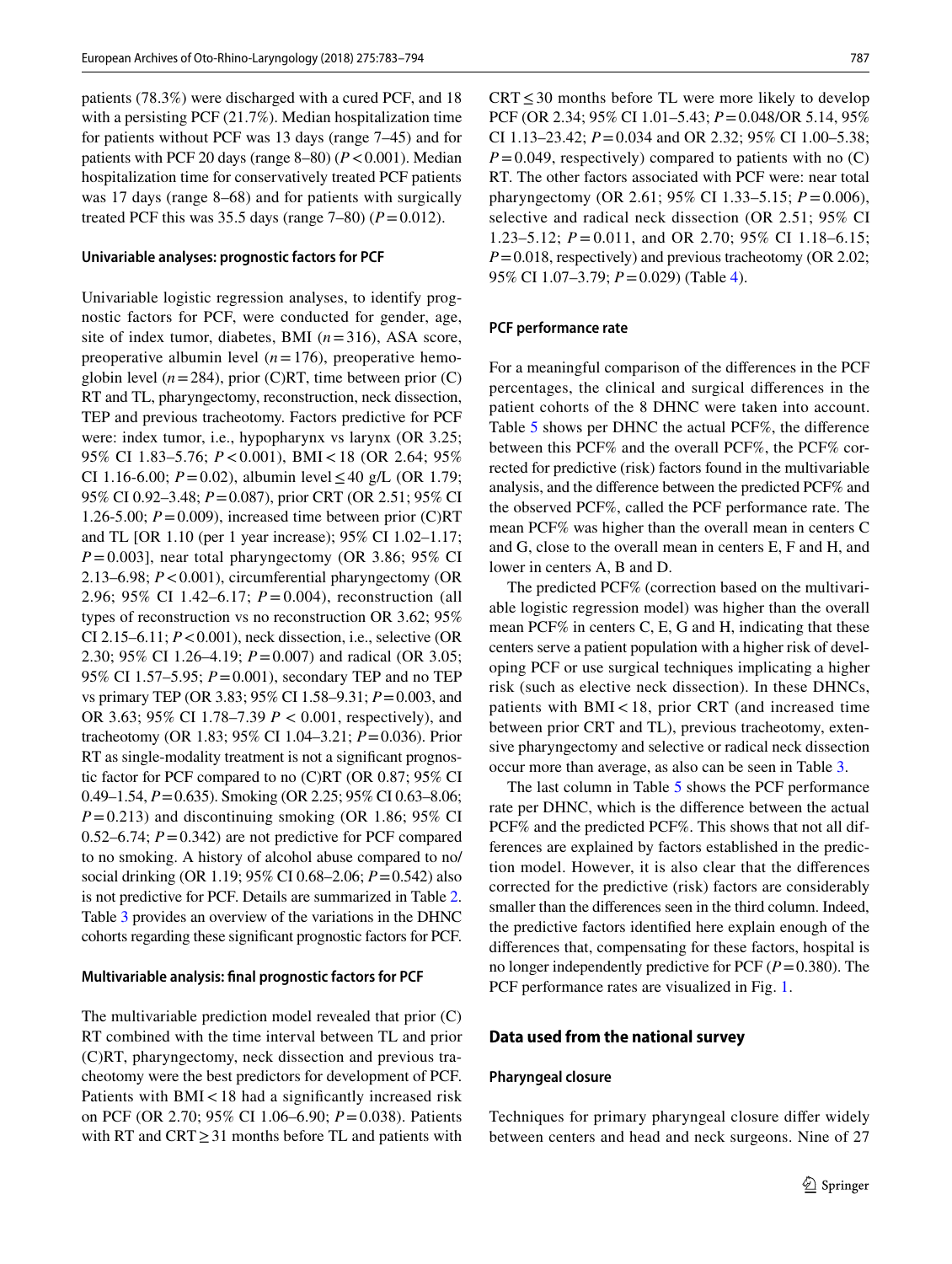<span id="page-6-0"></span>**Table 2** Univariable analysis of possible prognostic factors for PCF

|                                                             | No. of pts $(\%)$ | PCF (%)   | $OR^a (95\% CI)$     | P value |
|-------------------------------------------------------------|-------------------|-----------|----------------------|---------|
| Gender                                                      | 320               |           |                      | 0.964   |
| Male                                                        | 255 (79.7)        | 66 (25.9) | 1.00                 |         |
| Female                                                      | 65(20.3)          | 17(26.2)  | $1.01(0.55-1.89)$    |         |
| Age at TL                                                   | 320               | NA        | $0.61^b$ (0.84-1.08) | 0.454   |
| Alcohol use                                                 | 267               |           |                      | 0.542   |
| No/social                                                   | 142 (53.2)        | 34 (23.9) | 1.00                 |         |
| Abusive                                                     | 125(46.8)         | 34(27.2)  | $1.19(0.68 - 2.06)$  |         |
| Smoking                                                     | 299               |           |                      | 0.417   |
| N <sub>o</sub>                                              | 21(7.0)           | 3(14.3)   | 1.00                 |         |
| Yes, discontinued                                           | 135 (45.2)        | 32(23.7)  | $1.86(0.52 - 6.74)$  | 0.342   |
| Yes, not discontinued                                       | 143 (47.8)        | 39 (27.3) | $2.25(0.63 - 8.06)$  | 0.213   |
| Site of origin                                              | 320               |           |                      | 0.000   |
| Larynx                                                      | 217 (67.8)        | 42(19.4)  | 1.00                 |         |
| Hypopharynx                                                 | 73 (22.8)         | 32(43.8)  | $3.25(1.83 - 5.76)$  | 0.000   |
| Miscellaneous                                               | 30(9.4)           | 9(30.0)   | $1.79(0.76 - 4.18)$  | 0.181   |
| Diabetes                                                    | 320               |           |                      | 0.667   |
| No                                                          | 277 (86.6)        | 73 (26.4) | 1.00                 |         |
| Yes                                                         | 43 (13.4)         | 10(23.3)  | $0.85(0.40-1.80)$    |         |
| BMI                                                         | 316               |           |                      | 0.047   |
| $18 - 25$                                                   | 170(53.8)         | 42 (24.7) | 1.00                 |         |
| < 18                                                        | 28(8.9)           | 13(46.4)  | $2.64(1.16-6.00)$    | 0.020   |
| > 25                                                        | 118 (37.3)        | 8(6.8)    | $0.95(0.55-1.64)$    | 0.849   |
| <b>ASA</b>                                                  | 320               |           |                      | 0.664   |
| 1                                                           | 24(7.5)           | 6(25.0)   | 1.00                 |         |
| $\overline{c}$                                              | 159 (49.7)        | 37(23.3)  | $0.91(0.34 - 2.46)$  | 0.852   |
| 3                                                           | 132(41.3)         | 39 (29.6) | $1.26(0.46-3.41)$    | 0.652   |
| $\overline{4}$                                              | 5(1.6)            | 1(20.0)   | $0.75(0.07 - 8.09)$  | 0.813   |
| Preoperative albumin level                                  | 175               |           |                      | 0.087   |
| $<$ 40 g/L                                                  | 87 (49.7)         | 30 (34.5) | $1.79(0.92 - 3.48)$  |         |
| $\geq$ 40 g/L                                               | 88 (50.3)         | 20(22.7)  | 1.00                 |         |
| Preoperative hemoglobin level                               | 284               |           |                      | 0.681   |
| Low <sup>c</sup>                                            | 144(50.7)         | 37(25.7)  | $0.90(0.53 - 1.52)$  |         |
| Normal                                                      | 140 (49.3)        | 39 (27.9) | 1.00                 |         |
| (C)RT prior to TL                                           | 320               |           |                      | 0.008   |
| N <sub>0</sub>                                              | 130 (40.6)        | 31 (23.9) | 1.00                 |         |
| RT                                                          | 140 (43.8)        | 30(21.4)  | $0.87(0.49 - 1.54)$  | 0.635   |
| <b>CRT</b>                                                  | 50(15.6)          | 22 (44.0) | $2.51(1.26-5.00)$    | 0.009   |
| Time between prior (C)RT and TL<br>(continuous)             | 185               | NA        | $1.10d$ (1.02–1.17)  | 0.003   |
| Time between prior RT/CRT and<br>TL $(\geq or < 30$ months) | 315               |           |                      | 0.000   |
| No prior (C)RT                                              | 130(41.3)         | 31(23.8)  | 1.00                 |         |
| RT-0/30 mo before TL                                        | 87 (27.6)         | 10(11.5)  | $0.42(0.19-0.90)$    | 0.026   |
| RT-31/444 mo before TL                                      | 49 (15.5)         | 18 (36.7) | $1.85(0.91 - 3.76)$  | 0.087   |
| CRT-0/30 mo before TL                                       | 39 (12.4)         | 16(41.0)  | $2.22(1.04-4.73)$    | 0.038   |
| CRT-31/444 mo before TL                                     | 10(3.2)           | 6(60.0)   | $4.79(1.27 - 18.07)$ | 0.021   |
| Indication TL                                               |                   |           |                      | 0.271   |
| Primary                                                     | 117 (36.6)        | 29 (24.8) | 1.00                 |         |
| Salvage                                                     | 138(43.1)         | 31(22.5)  | $0.88(0.49 - 1.57)$  | 0.663   |
| Second primary                                              | 42(13.1)          | 15(35.7)  | $1.69(0.79-3.60)$    | 0.177   |
| Disfunctional larynx                                        | 23(7.2)           | 8(34.8)   | $1.62(0.62 - 4.21)$  | 0.323   |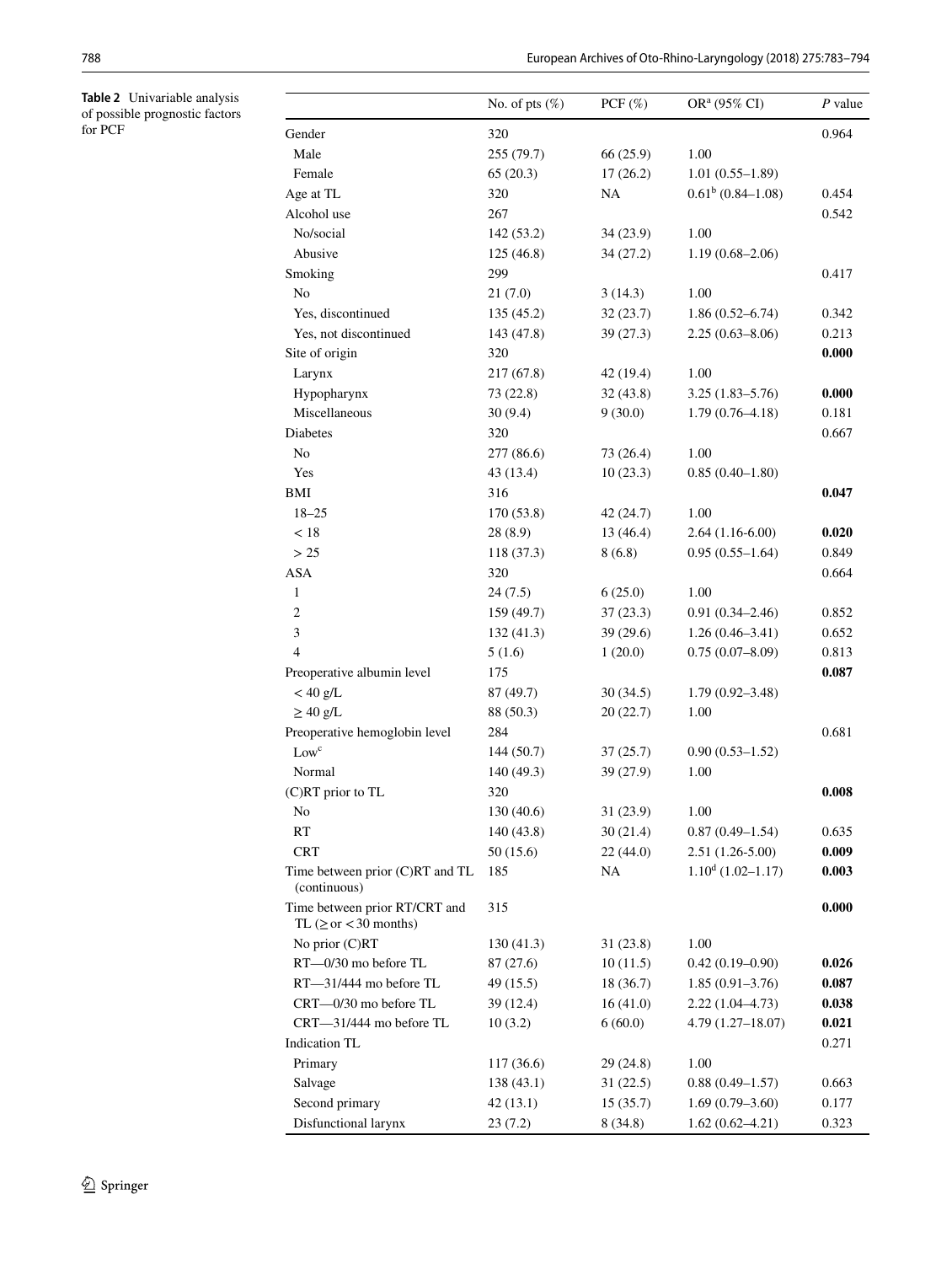| Table 2 (continued) |                             | No. of pts $(\%)$ | $PCF$ (%) | $OR^a (95\% CI)$     | $P$ value |
|---------------------|-----------------------------|-------------------|-----------|----------------------|-----------|
|                     | Pharyngectomy               | 320               |           |                      | 0.000     |
|                     | No <sup>e</sup>             | 212(66.3)         | 37(17.5)  | 1.00                 |           |
|                     | Near total                  | 69(21.6)          | 31(44.9)  | $3.86(2.13 - 6.98)$  | 0.000     |
|                     | Circumferential             | 39(12.2)          | 15(38.5)  | $2.96(1.42 - 6.17)$  | 0.004     |
|                     | Reconstruction              |                   |           |                      | 0.000     |
|                     | N <sub>0</sub>              | 193(60.3)         | 31(16.1)  |                      |           |
|                     | Yes                         | 127(39.7)         | 52(40.9)  | $3.62(2.15-6.11)$    |           |
|                     | Reconstruction (by type)    | 320               |           |                      | 0.000     |
|                     | N <sub>o</sub>              | 193(60.3)         | 31(16.1)  | 1.00                 |           |
|                     | PM-flap without skin island | 20(6.3)           | 6(30.0)   | $2.24(0.80 - 6.28)$  | 0.125     |
|                     | PM-flap with skin island    | 60(18.8)          | 28 (46.7) | $4.57(2.42 - 8.64)$  | 0.000     |
|                     | Free flap                   | 20(6.2)           | 8(40.0)   | $3.48(1.32 - 9.22)$  | 0.012     |
|                     | Gastric pull-up             | 18(5.6)           | 6(33.3)   | $2.61(0.91 - 7.49)$  | 0.074     |
|                     | Jejunum                     | 9(2.8)            | 4(44.4)   | $4.18(1.06 - 16.45)$ | 0.041     |
|                     | Neck dissection             | 318               |           |                      | 0.002     |
|                     | No/node picking             | 141 (44.3)        | 23(16.3)  | 1.00                 |           |
|                     | <b>SND</b>                  | 110(34.6)         | 34(30.9)  | $2.30(1.26-4.19)$    | 0.007     |
|                     | (M)RND                      | 67(21.1)          | 25(37.3)  | $3.05(1.57-5.95)$    | 0.001     |
|                     | <b>TEP</b>                  | 320               |           |                      | 0.000     |
|                     | Primary                     | 261(81.6)         | 54(20.7)  | 1.00                 |           |
|                     | No                          | 22(6.9)           | 11(50.0)  | $3.83(1.58-9.31)$    | 0.003     |
|                     | Secondary                   | 37(11.6)          | 18(48.6)  | $3.63(1.78 - 7.39)$  | 0.000     |
|                     | Previous tracheotomy        | 319               |           |                      | 0.036     |
|                     | No                          | 245 (76.8)        | 56 (22.9) | 1.00                 |           |

Bold *P* values indicate significance

*PCF* pharyngocutaneous fistulization; *OR* odds ratio; *CI* confidence interval; *TL* total laryngectomy; *BMI* body mass index; *ASA* American society of anesthesiologists; (*C*)*RT* (chemo)radiotherapy; icw in combination with; *SND* selective neck dissection; (*M*)*RND* (modified) radical neck dissection; *PM* pectoralis major; *TEP* tracheoesophageal puncture

Yes 74 (23.2) 26 (35.1) 1.83 (1.04–3.21)

a Logistic regression

<sup>b</sup>Per 5 years increase in age (higher age corresponds to lower odds of PCF)

 $c$  Low albumin is <7.5 mmol/L in women and <8.5 mmol/L in men

<sup>d</sup>Per 1 year increase in time between prior (C)RT and TL [longer time between prior (C)RT and TL corresponds to higher odds of PCF]

e Standard total laryngectomy

who filled in the survey close the pharynx vertically, 14 in a Y/T fashion, and 4 horizontally.

#### **Oral intake**

Two centers (D and E) were using an early oral intake protocol, which means initiation of oral intake within 3 days postoperatively. The remaining hospitals were using a late(r) oral intake protocol, varying from starting oral intake at day 6–12. Combining this information with data from the retrospective chart study revealed that patients who started early with oral intake according to the protocol did not have an increased risk on PCF within 14 days after TL compared to patients who started late with oral intake according to the protocol (OR 1.11; 95% CI 0.57–2.17; *P*=0.752). This result was comparable in a model together with the final predictive factors (OR 1.14; 95% CI 0.54–2.41; *P*=0.736). One center (H) started oral intake according to protocol on day 6 after TL. Adding this center to the 'early oral intake group according to the protocol' did not affect this result.

#### **Discussion**

This nationwide 2-year audit on postoperative complications of TL showed that PCF still is a significant problem. The overall incidence of 25.9% is comparable to figures reported in the literature  $[1, 7, 17]$  $[1, 7, 17]$  $[1, 7, 17]$  $[1, 7, 17]$  $[1, 7, 17]$  $[1, 7, 17]$  $[1, 7, 17]$ . At first sight, there is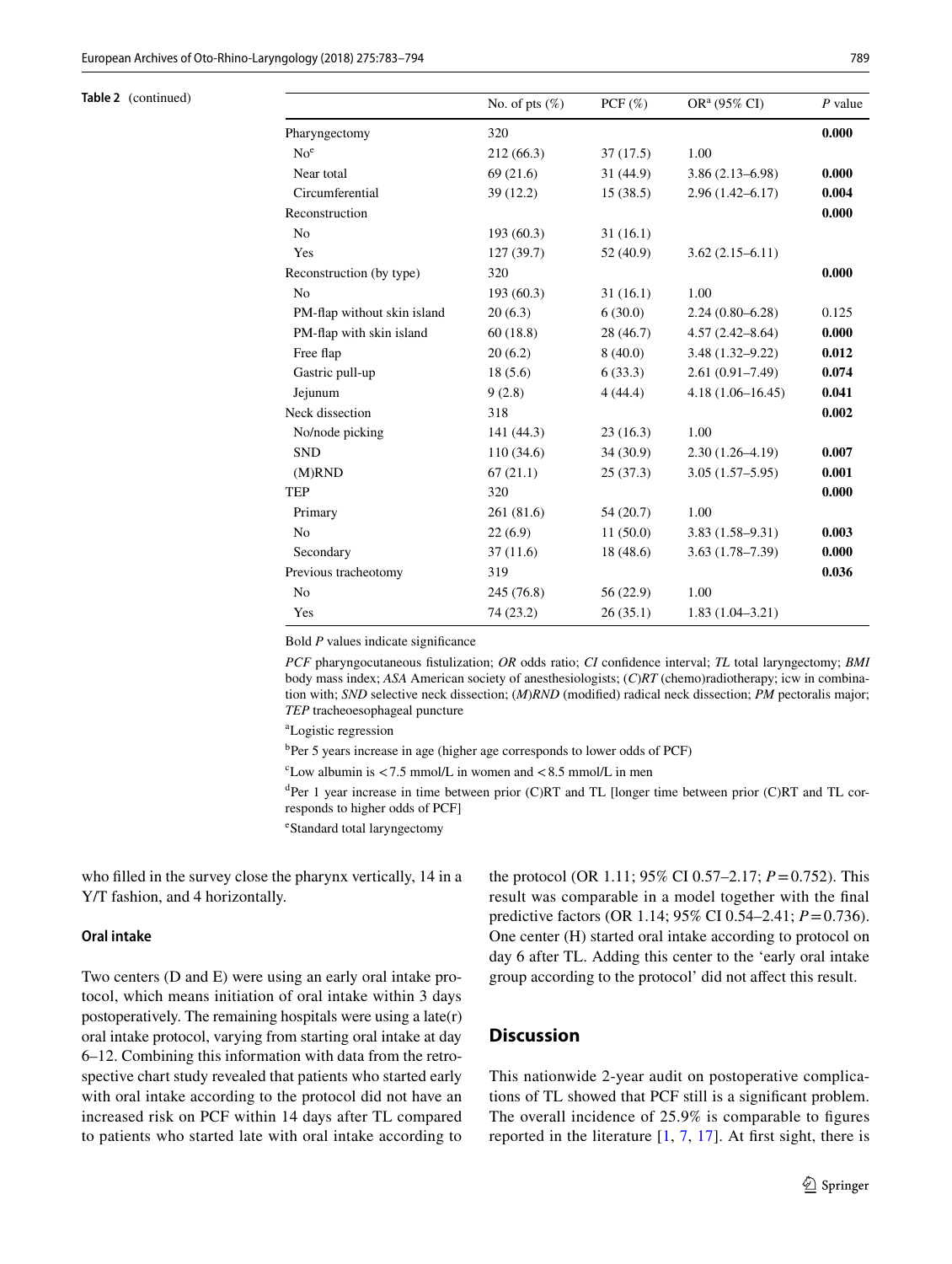<span id="page-8-0"></span>**Table 3** Overview of variables predictive for PCF (obtained from univariable analyses) per DHNC

|                                                                            | Total $(\%)$               | A                         | $\, {\bf B}$            | $\mathbf C$                 | $\mathbf D$               | $\mathbf E$               | $\boldsymbol{\mathrm{F}}$   | G                         | H                           |
|----------------------------------------------------------------------------|----------------------------|---------------------------|-------------------------|-----------------------------|---------------------------|---------------------------|-----------------------------|---------------------------|-----------------------------|
|                                                                            | $n = 320$                  | $n = 52$                  | $n = 17$                | $n = 70$                    | $n = 39$                  | $n = 32$                  | $n = 48$                    | $n = 40$                  | $n = 22$                    |
| Patient/tumor<br>characteristics                                           |                            |                           |                         |                             |                           |                           |                             |                           |                             |
| <b>BMI</b>                                                                 |                            |                           |                         |                             |                           |                           |                             |                           |                             |
| $<18\,$                                                                    | 28 (8.9)                   | 4(7.7)                    | 0(0)                    | 11(15.7)                    | 3(7.7)                    | 5(15.6)                   | 1(2.2)                      | 0(0)                      | 4(18.2)                     |
| $18 - 25$                                                                  | 170 (53.8)                 | 31 (59.6)                 | 9(56.2)                 | 37 (52.9)                   | 22(56.4)                  | 16(50.0)                  | 21(46.7)                    | 24(60)                    | 10(45.5)                    |
| > 25                                                                       | 118 (37.3)                 | 17(32.7)                  | 7(43.8)                 | 22 (31.4)                   | 14 (34.4)                 | 11(34.4)                  | 23(51.1)                    |                           |                             |
| 16(40)                                                                     | 8(36.4)                    |                           |                         |                             |                           |                           |                             |                           |                             |
| Missing                                                                    | 4                          |                           | $\mathbf{1}$            |                             |                           |                           | $\ensuremath{\mathfrak{Z}}$ |                           |                             |
| (C)RT prior<br>to TL                                                       |                            |                           |                         |                             |                           |                           |                             |                           |                             |
| No                                                                         | 130(40.6)                  | 13(25)                    | 8(47.1)                 | 28 (40)                     | 18 (46.2)                 | 8(25)                     | 29(60.4)                    | 24(60)                    | 2(9.1)                      |
| Yes, RT                                                                    | 140 (43.8)                 | 35 (67.3)                 | 8(47.1)                 | 29(41.4)                    | 17(43.6)                  | 12(37.5)                  | 17 (35.4)                   | 10(25)                    | 12(54.5)                    |
| Yes, CRT                                                                   | 50 (15.6)                  | 4(7.7)                    | 1(5.9)                  | 13 (18.6)                   | 4(10.3)                   | 12(37.5)                  | 2(4.2)                      | 6(15)                     | 8(36.4)                     |
| Time between<br>prior (C)RT<br>and $TL$ (mo)                               | $(n=185)$<br>$15.0(1-444)$ | $(n=39)$<br>$13.0(4-155)$ | $(n=8)$<br>$12.0(4-32)$ | $(n=40)$<br>$30.0(5 - 444)$ | $(n=21)$<br>$12.0(1-147)$ | $(n=24)$<br>$11.0(7-100)$ | $(n=20)$<br>$12.0(4-234)$   | $(n=15)$<br>$16.0(4-205)$ | $(n=19)$<br>$45.0(4 - 193)$ |
| Time between<br>prior RT/<br>CRT and TL<br>$(2 \text{ or } 30)$<br>months) |                            |                           |                         |                             |                           |                           |                             |                           |                             |
| No prior $(C)$<br><b>RT</b>                                                | 130(41.3)                  | 13(25.0)                  | 8(50)                   | 28 (41.2)                   | 18 (46.1)                 | 8(25)                     | 29(60.4)                    | 24(61.5)                  | 2(9.5)                      |
| $RT - 0/30$<br>mo before<br><b>TL</b>                                      | 87 (27.6)                  | 27 (51.9)                 | 6(37.5)                 | 12(17.6)                    | 11(28.2)                  | 10(31.3)                  | 12(25)                      | 4(10.3)                   | 5(23.8)                     |
| RT-31/444<br>mo before<br>TL                                               | 49 (15.6)                  | 8(15.4)                   | 1(6.3)                  | 15(22.1)                    | 6(15.4)                   | 2(6.2)                    | 5(10.4)                     | 5(12.8)                   | 7(33.3)                     |
| CRT-0/30<br>mo before<br>TL                                                | 39 (12.4)                  | 4(7.7)                    | 1(6.2)                  | 9(13.2)                     | 4(10.3)                   | 10(31.2)                  | 2(4.2)                      | 5(12.8)                   | 4(19.1)                     |
| $CRT -$<br>31/444 mo<br>before TL                                          | 10(3.1)                    | 0(0)                      | 0(0)                    | 4(5.9)                      | 0(0)                      | 2(6.3)                    | 0(0)                        | 1(2.6)                    | 3(14.3)                     |
| Missing                                                                    |                            |                           | $\mathbf{1}$            | $\overline{c}$              |                           |                           |                             | 1                         | $\mathbf{1}$                |
| Origin Tumor                                                               |                            |                           |                         |                             |                           |                           |                             |                           |                             |
| Larynx                                                                     | 216 (67.5)                 | 38 (73.1)                 | 17 (100)                | 48 (68.6)                   | 26 (66.7)                 | 19 (59.4)                 | 33 (68.8)                   | 23(57.5)                  | 13(59.1)                    |
| Hypophar-<br>ynx                                                           | 73 (22.8)                  | 6(11.5)                   | 0(0)                    | 18(25.7)                    | 11(28.2)                  | 7(21.9)                   | 12(25)                      | 12(30)                    | 7(31.8)                     |
| Other                                                                      | 30(9.4)                    | 8(15.4)                   | 0(0)                    | 4(5.7)                      | 2(5.1)                    | 6(18.8)                   | 3(6.2)                      | 5(12.5)                   | 2(9.1)                      |
| Indication TL <sup>a</sup>                                                 |                            |                           |                         |                             |                           |                           |                             |                           |                             |
| Primary                                                                    | 117 (36.6)                 | 11(21.2)                  | 8(47.1)                 | 26(37.1)                    | 17(43.6)                  | 6(18.8)                   | 27(56.3)                    | 20(50.0)                  | 2(9.1)                      |
| Salvage                                                                    | 138(43.1)                  | 37(71.2)                  | 9(52.9)                 | 23 (32.9)                   | 15(38.5)                  | 18(56.3)                  | 12(25.0)                    | 12(30.0)                  | 12(54.5)                    |
| Second<br>primary                                                          | 42 (13.1)                  | 4(7.7)                    | 0(0)                    | 13(18.6)                    | 5(12.8)                   | 5(15.6)                   | 7(14.6)                     | 3(7.5)                    | 5(22.7)                     |
| Disfunctional $23(7.2)$<br>larynx                                          |                            | 0(0)                      | 0(0)                    | 8(11.4)                     | 2(5.1)                    | 3(9.4)                    | 2(4.2)                      | 5(12.5)                   | 3(13.6)                     |
| Surgical details                                                           |                            |                           |                         |                             |                           |                           |                             |                           |                             |
| Pharyngectomy                                                              |                            |                           |                         |                             |                           |                           |                             |                           |                             |
| No <sup>b</sup>                                                            | 212 (66.3)                 | 42 (80.8)                 | 16(94.1)                | 40(57.1)                    | 27(69.2)                  | 19 (59.4)                 | 30(62.5)                    | 28 (70)                   | 10(45.5)                    |
| Near total                                                                 | 69 (21.6)                  | 6(11.5)                   | 1(5.9)                  | 19(27.1)                    | 6(15.4)                   | 6(18.8)                   | 15(31.3)                    | 12(30)                    | 4(18.2)                     |
| Circumfer-<br>ential                                                       | 39 (12.2)                  | 4(7.7)                    | 0(0)                    | 11(15.7)                    | 6(15.4)                   | 7(21.9)                   | 3(6.3)                      | 0(0)                      | 8(36.4)                     |
| Reconstruction                                                             |                            |                           |                         |                             |                           |                           |                             |                           |                             |
| No<br>PM-flap<br>without<br>skin island                                    | 193 (60.3)<br>20(6.3)      | 42 (80.8)<br>0(0)         | 16(94.1)<br>0(0)        | 33(47.1)<br>7(10)           | 27(69.2)<br>0(0)          | 13 (40.6)<br>6(18.8)      | 26(54.2)<br>5(10.4)         | 26(65)<br>2(5)            | 10(45.5)<br>0(0)            |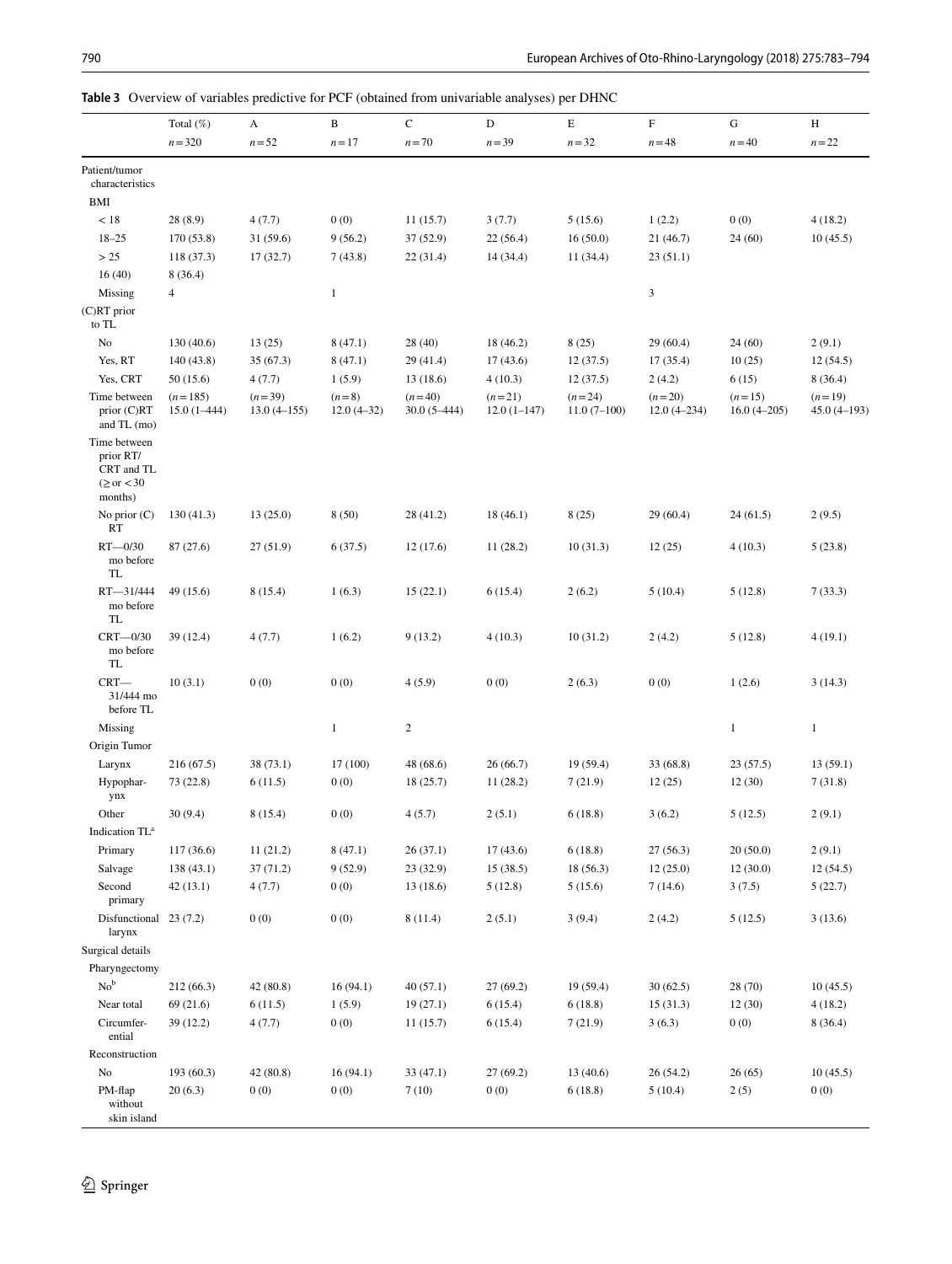|  | Table 3 (continued) |
|--|---------------------|
|--|---------------------|

|                             | Total $(\%)$   | A        | B        | $\mathcal{C}$  | D         | E        | $\boldsymbol{\mathrm{F}}$ | $\mathbf G$ | H        |
|-----------------------------|----------------|----------|----------|----------------|-----------|----------|---------------------------|-------------|----------|
|                             | $n = 320$      | $n = 52$ | $n=17$   | $n = 70$       | $n = 39$  | $n = 32$ | $n = 48$                  | $n = 40$    | $n=22$   |
| PM-flap with<br>skin island | 60(18.8)       | 6(11.5)  | 1(5.9)   | 18(25.7)       | 1(2.6)    | 6(18.8)  | 13(27.1)                  | 12(30)      | 3(13.6)  |
| Free flap                   | 20(6.3)        | 4(7.7)   | 0(0)     | 3(4.3)         | 7(17.9)   | 3(9.4)   | 2(4.2)                    | 0(0)        | 1(4.5)   |
| Gastric<br>pull-up          | 18(5.6)        | 0(0)     | 0(0)     | 2(2.9)         | 4(10.3)   | 4(12.5)  | 2(4.2)                    | 0(0)        | 6(27.3)  |
| Jejunum                     | 9(2.8)         | 0(0)     | 0(0)     | 7(10)          | 0(0)      | 0(0)     | 0(0)                      | 0(0)        | 2(9.1)   |
| Neck dissec-<br>tion        |                |          |          |                |           |          |                           |             |          |
| No/node<br>picking          | 141 (44.3)     | 39(75)   | 0(0)     | 35(51.5)       | 19(48.7)  | 7(21.9)  | 24(50)                    | 2(5)        | 15(68.2) |
| Selective                   | 110(34.6)      | 8(15.4)  | 14(82.4) | 27(39.7)       | 7(17.9)   | 14(43.8) | 15(31.3)                  | 23(57.5)    | 2(9.1)   |
| Radical                     | 67(21.1)       | 5(9.6)   | 3(17.6)  | 6(8.8)         | 13(33.3)  | 11(34.4) | 9(18.8)                   | 15(37.5)    | 5(22.7)  |
| Missing                     | $\overline{c}$ |          |          | $\overline{c}$ |           |          |                           |             |          |
| <b>TEP</b> <sup>a</sup>     |                |          |          |                |           |          |                           |             |          |
| No                          | 22(6.9)        | 0(0)     | 0(0)     | 5(7.1)         | 3(7.7)    | 2(6.3)   | 0(0)                      | 0(0)        | 8(36.4)  |
| Primary                     | 261(81.6)      | 52 (100) | 17 (100) | 39(55.7)       | 33 (84.6) | 25(78.1) | 44 (91.7)                 | 39 (97.5)   | 12(54.5) |
| Secondary                   | 37(11.5)       | 0(0)     | 0(0)     | 26(37.1)       | 3(7.7)    | 5(15.6)  | 4(8.3)                    | 1(2.5)      | 2(9.1)   |
| Previous tra-<br>cheotomy   |                |          |          |                |           |          |                           |             |          |
| No                          | 245 (76.8)     | 46(88.5) | 11(64.7) | 57(81.4)       | 31 (79.5) | 18(56.3) | 38 (79.2)                 | 29(72.5)    | 15(71.4) |
| Yes                         | 74 (23.2)      | 6(11.5)  | 6(35.3)  | 13(18.6)       | 8(20.5)   | 14(43.7) | 10(20.8)                  | 11(27.5)    | 6(28.6)  |
| Missing                     |                |          |          |                |           |          |                           |             | 1        |

*DHNC* Dutch Head and Neck Center; *PCF* pharyngocutaneous fistulization; *BMI* body mass index; (*C*)*RT* (chemo)radiotherapy; *TL* total laryngectomy; mo months; *PM* pectoralis major; *TEP* tracheoesophageal puncture

<sup>a</sup> This variable contains interesting information and is therefore presented in this table (indication of TL and TEP were not included in univariable analyses because of colinearity with other variables)

<sup>b</sup> Standard total laryngectomy

a considerable variation in PCF% between the participating centers. The analysis based on the multivariable prediction model shows that in part these differences in PCF% are explainable by variations regarding the significant risk factors for PCF. Factors predicting PCF are prior (C)RT in combination with prolonged lead time to TL, near total pharyngectomy, selective neck dissection, radical neck dissection, previous tracheotomy, and  $BMI < 18$ . These factors are also in line with earlier studies on the risk for PCF manifestation [\[1](#page-11-0), [2](#page-11-3), [4](#page-11-2), [5,](#page-11-7) [18\]](#page-12-8).

The most interesting aspect of this study is that it allows for a detailed comparison between the participating centers. When observing the actual PCF% in the third column in Table [5](#page-10-1), the variation is much wider than the variation in the PCF performance shown in the last column of this table. This means that in the center with the lowest incidence of PCF, this incidence is (in part) so low because the identified risk factors are more favorable. Vice versa, centers with a higher PCF% have less favorable risk factors in their population. There are some exceptions, though, with centers showing better PCF performance than predicted (e.g., center A), and centers still less favorable than predicted (e.g., center C). This means that not all differences are explainable with the multivariable prediction model. Center C, for example,

besides having a less favorable patient population more patients requiring TL for a dysfunctional larynx (11.4% vs 6.7% in the other centers) and more jejunum reconstructions (10.0% vs 0.8% in the other centers), is also the only one where the majority of the pharynx closures were done horizontally. This might be an explanation of the difference in predicted and observed fistula rate in that center. In this respect, it is somewhat disappointing that information about the closure technique was often not available in sufficient detail. Therefore we only can speculate about the relevance of pharynx closure based on the survey data. However, there are other reports showing that T-shaped closure reduces the incidence of PCF [[19](#page-12-9)].

The prognostic factors found in this study are comparable with those reported in the literature. Dedivitis et al. described a 6% increase in PCF risk in patients who underwent neck dissection [\[5](#page-11-7)]. The underlying rationale for this increased risk is that a neck dissection further diminished the vascularity in the operation field, making the remaining tissues more susceptible for infection or poor healing just because of a lack of sufficient perfusion. We also found that both types of neck dissection, selective and radical, are associated with an increased risk on PCF. Management of the N0 neck in patients with advanced stage larynx cancer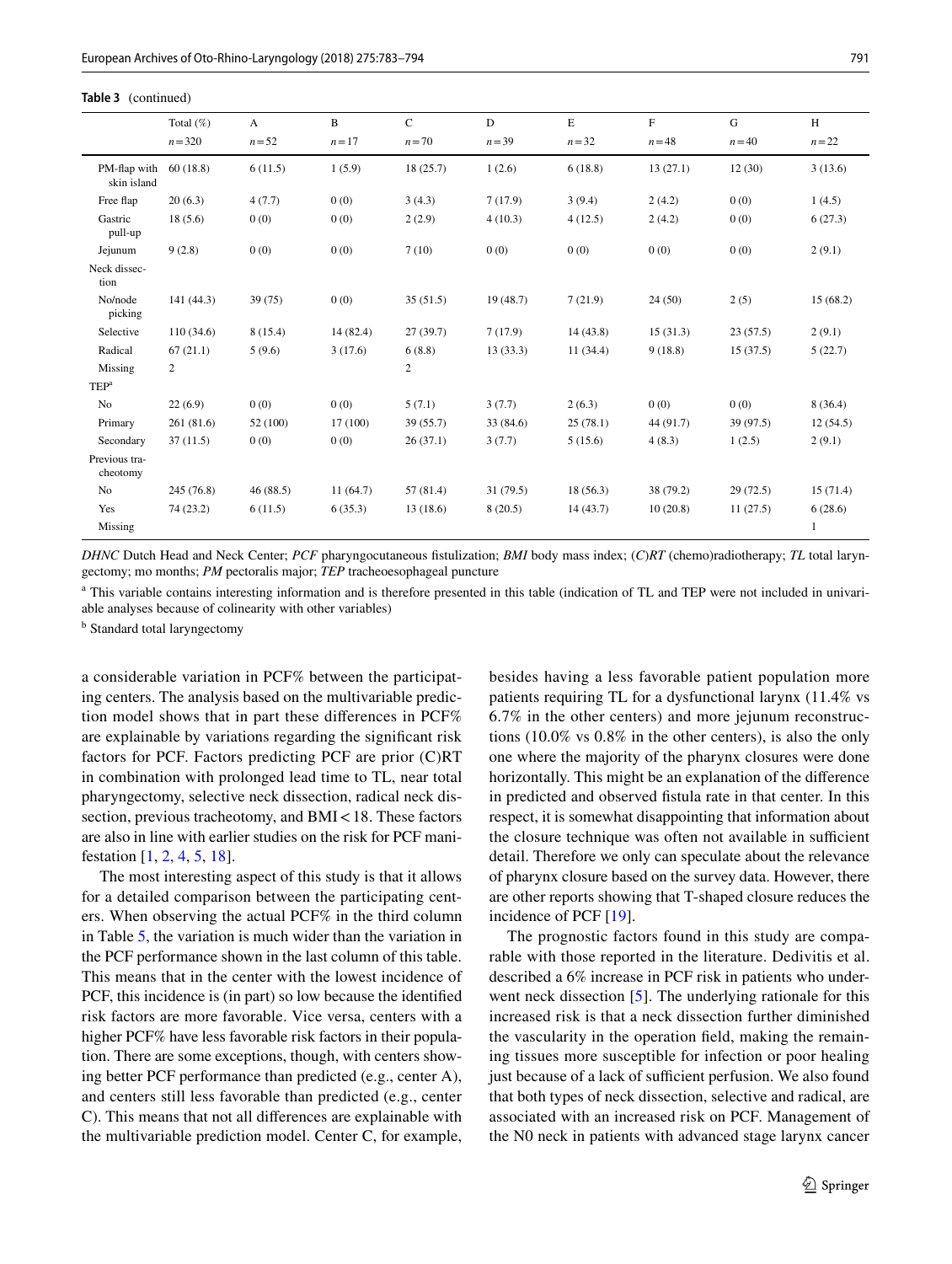<span id="page-10-0"></span>**Table 4** Final multivariable prediction model

|                            | OR (95% CI)         | $P$ value |
|----------------------------|---------------------|-----------|
| (C)RT prior to TL-time     |                     | 0.008     |
| No prior $(C)RT$           | 1.00                |           |
| $RT$ —0/30 mo before TL    | $0.63(0.27-1.47)$   | 0.286     |
| $RT = 31/444$ mo before TL | $2.34(1.01-5.43)$   | 0.048     |
| $CRT$ —0/30 mo before TL   | $2.32(1.00-5.38)$   | 0.049     |
| $CRT-31/444$ mo before TL  | $5.14(1.13-23.42)$  | 0.034     |
| <b>BMI</b>                 |                     | 0.093     |
| < 18                       | $2.70(1.06 - 6.90)$ | 0.038     |
| $18 - 25$                  | 1.00                |           |
| > 25                       | $1.46(0.78 - 2.73)$ | 0.234     |
| Pharyngectomy              |                     | 0.021     |
| Nο                         | 1.00                |           |
| Near total                 | $2.61(1.33 - 5.15)$ | 0.006     |
| Circumferential            | $1.53(0.62 - 3.81)$ | 0.357     |
| Neck dissection            |                     | 0.022     |
| N <sub>0</sub>             | 1.00                |           |
| <b>SND</b>                 | $2.51(1.23 - 5.12)$ | 0.011     |
| $(M)$ RND                  | $2.70(1.18-6.15)$   | 0.018     |
| Previous tracheotomy       |                     | 0.029     |
| No                         | 1.00                |           |
| Yes                        | $2.02(1.07-3.79)$   |           |

Bold *P* values indicate significance

*OR* odds ratio; *CI* confidence interval; (*C*)*RT* (chemo)radiotherapy; *TL* total laryngectomy; *RT* radiotherapy; mo months; *SND* selective neck dissection; (*M*)*RND* (modified)radical neck dissection

<span id="page-10-1"></span>

|  |  | Table 5 PCF performance per DHNC |  |  |
|--|--|----------------------------------|--|--|
|--|--|----------------------------------|--|--|

| <b>DHNC</b>   | $PCF\%$ | Difference between<br>PCF% and mean PCF%<br>(25.9) | $PCF\%^a$ | Predicted PCF perfor-<br>mance rate <sup>b</sup> |
|---------------|---------|----------------------------------------------------|-----------|--------------------------------------------------|
| A             | 9.6     | $-16.3$                                            | 14.9      | $-5.3$                                           |
| B             | 17.6    | $-8.3$                                             | 23.6      | $-6.0$                                           |
| $\mathcal{C}$ | 37.1    | $+11.2$                                            | 28.5      | $+8.6$                                           |
| D             | 20.5    | $-5.4$                                             | 23.0      | $-2.5$                                           |
| E             | 25.0    | $-0.9$                                             | 34.9      | $-9.9$                                           |
| F             | 27.1    | $+1.2$                                             | 23.4      | $+3.7$                                           |
| G             | 35.0    | $+9.1$                                             | 30.6      | $+4.4$                                           |
| H             | 27.3    | $+1.4$                                             | 31.6      | $-4.3$                                           |

*PCF* pharyngocutaneous fistulization; *DHNC* Dutch Head and Neck Center

a PCF% corrected for predictive (risk) factors from the multivariable logistic regression model

b PCF% minus predicted PCF%

and management of the N0 neck in salvage patients (with prior  $N0/N$  + neck) is still a matter of controversy and the final choice of treatment (no neck dissection/node sampling, or selective neck dissection) is 'surgeon and center dependent' [\[20,](#page-12-10) [21\]](#page-12-11). According to the Dutch National Guideline on Laryngeal Carcinoma node a node sampling procedure (instead of a selective neck dissection) can be performed during a primary TL for advanced disease without clinical or radiological evidence of positive lymph nodes in case postoperative radiotherapy is planned or in case of salvage surgery with no evidence of regional metastases and no history of lymph node metastases [\[22](#page-12-12)]. This means that the choice for selective neck dissection should be weighed against the higher PCF risk and the option of node sampling for frozen section should be discussed [[23\]](#page-12-13). Obviously, in case of suspicion or evidence of metastatic lymph node involvement there is no choice and neck dissection is indicated.

The finding that previous tracheotomy is predictive for PCF is not very surprising, since this condition forms an additional infection risk and for complicated wound healing. This means that if tracheotomy is avoidable, e.g., by performing a TL 'a chaud', that is worthwhile considering. Patients with BMI < 18 were more likely to develop PCF compared to patients with healthy BMI, which is supported by earlier studies describing poor nutritional status as a predictive factor [[14,](#page-12-4) [24](#page-12-14)]. Certainly in patients in whom there is time to improve nutritional status and condition, such as in case of a TL for a dysfunctional larynx, this should be employed. Interestingly, ASA score at the time of TL had no significant correlation with PCF%. Although ASA score has been reported to be a reasonable surrogate parameter for comorbidity [[15](#page-12-5), [16\]](#page-12-6), it is not as representative for comorbidity as for example, the ACE-27 score, that is nowadays used in all DHNC centers [[25\]](#page-12-15). However, these data were not yet available in most of the centers in 2012–2013, and hence, ASA was included in the study protocol, with the advantage that the ASA data in this study were available (from anesthesia reports) for the vast majority of the patients.

Lastly, prior (C)RT is frequently described in the literature as prognostic factor for PCF [[4,](#page-11-2) [5](#page-11-7), [7,](#page-11-4) [8](#page-11-5), [26\]](#page-12-16). In the present study, prior CRT was a significant predictior for the development of PCF in univariable analysis [[27](#page-12-17)]. RT as single-modality treatment was not significantly associated with a higher risk of PCF. Interestingly, however, when taking time since prior treatment into account ( $\leq 30$  vs > 30 months), the multivariable analysis showed that also RT was a significant predictor for the development of PCF, as can be seen in Table [4.](#page-10-0)

The possible influence of oral intake was also examined in this study and, in accordance with other studies, we did not find an association between early oral intake and the development of PCF [[3,](#page-11-1) [10,](#page-12-1) [11](#page-12-18), [28](#page-12-19)]. Therefore, also the present study suggests that an early oral intake protocol after TL is a safe policy enabling earlier discharge and potentially positively influences the patients' feeling of normalcy [[3\]](#page-11-1).

A strong aspect of this audit is that there was no selection bias as all TLs performed in the 8 centers were used in this analysis. A limitation of this study is that collection of 2-year oncologic outcome data, such as regional control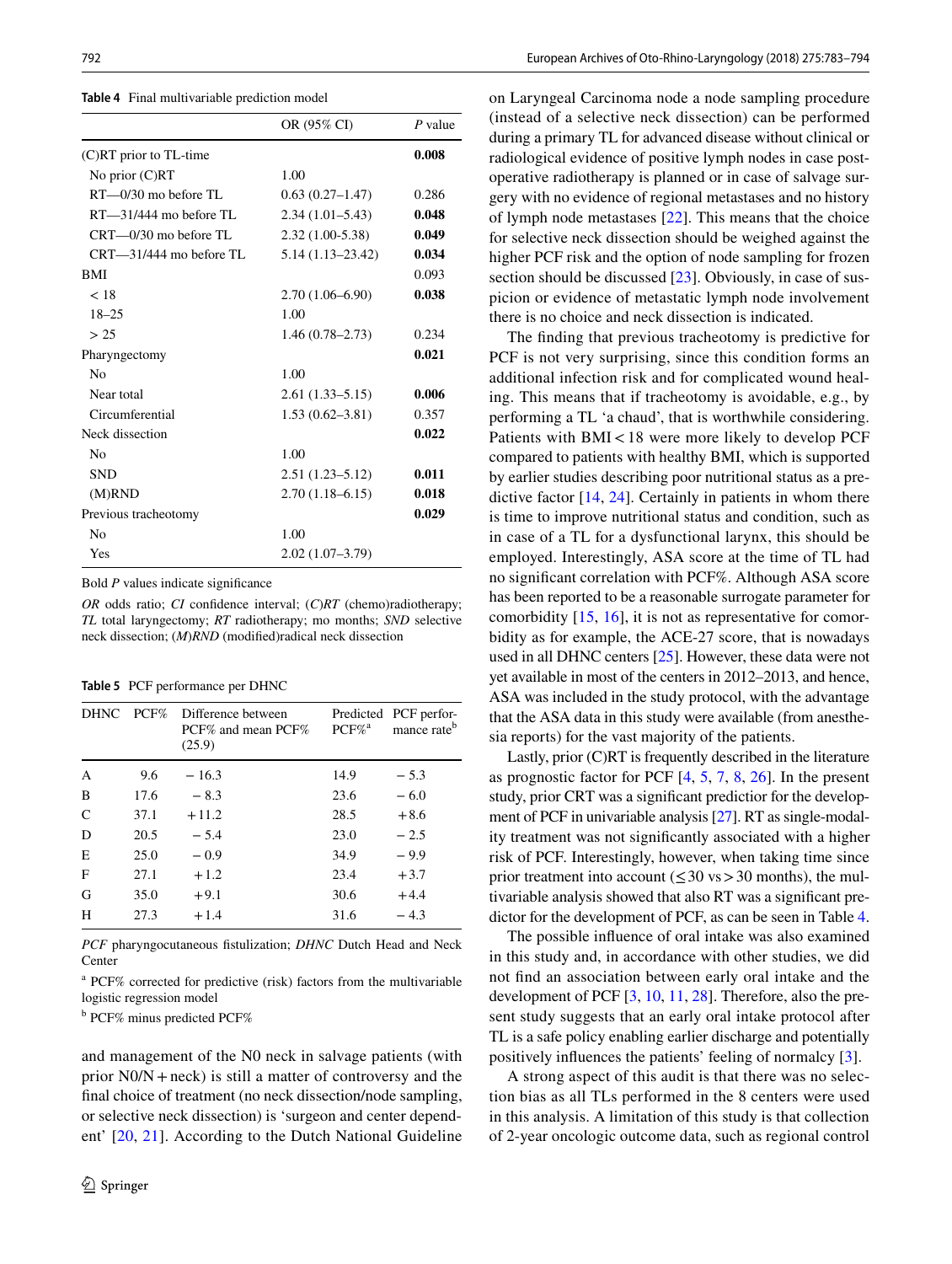<span id="page-11-6"></span>**Fig. 1** PCF performance per DHNC. Gray bars: predicted probabilities per center minus observed pharyngocutaneous fistulization (PCF) rates per center (PCF performance rate); *x*-axis: Dutch Head and Neck Center (DHNC)



and survival, was not part of the audit protocol. These data are of course indispensable for the final verdict on the best treatment strategy concerning the neck, i.e., the choice between node sampling for frozen section (associated with a decreased the risk on PCF) or selective neck dissection in the cN0 cases. It has to be kept in mind that this audit concerns a retrospective analysis and that not all surgical, clinical and comorbidity data were available. Moreover, the definition of a PCF might have caused some differences as in centers where swallow X-rays are only made in case of clinical suspicion, subclinical fistulas might have been missed. However, we did not find a difference in either the time of fistula occurrence nor in the management between centers employing routine swallow X-rays and those performing them in case of suspicion only.

In conclusion, this nationwide audit has provided valid comparative PCF data from the participating DNHCs, confirming the known risk factors from the literature. These data are useful for counseling on PCF risks. Data show that variations in PCF% in the DHNCs (in part) are explainable by the variations in these identified predictive factors. Standardized detailed surgical reporting is important to acquire more relevant data to identify additional PCF risk factors, and future audits will hopefully lead to a reduction in the PCF rate. Based on the current analysis, the optimal approach of the neck with, especially the use of elective neck dissection, which is a major risk factor for PCF, needs further consideration. The prognostic benefit of elective neck dissection when the patient needs postoperative (C)RT has never been proven. Additionally, the need for elective neck dissection in the salvage setting of a clinically negative neck has never been proven, especially when the neck previously was irradiated electively. We therefore advise to refrain from neck dissections when the risk of occult metastases is low.

**Acknowledgements** The authors would like to acknowledge Jacqueline Timmermans, resident at VU medical center and Richard Dirven, fellow head and neck surgery at the Netherlands Cancer Institute for their support in clinical interpretation of the data.

#### **Compliance with ethical standards**

**Funding** There was no specific funding for this study.

**Conflict of interest** The Netherlands Cancer Institute receives a research grant from Atos Medical, Hörby, Sweden, which contributes to the existing infrastructure for health-related quality of life research of the Department of Head and Neck Oncology and Surgery. There are no other conflicts of interest to declare.

**Research involving human participants and/or animals** This study does not fall under de scope of the Medical Research Involving Human Subjects Act, which was confirmed by the institutional review board (MREC 17.0439).

**Informed consent** Not applicable.

## **References**

- <span id="page-11-0"></span>1. Hasan Z, Dwivedi RC, Gunaratne DA, Virk SA, Palme CE, Riffat F (2016) Systematic review and meta-analysis of the complications of salvage total laryngectomy. Eur J Surg Oncol 43(1):42–51
- <span id="page-11-3"></span>2. Timmermans AJ, Lansaat L, Theunissen EA, Hamming-Vrieze O, Hilgers FJ, van den Brekel MW (2014) Predictive factors for pharyngocutaneous fistulization after total laryngectomy. Ann Otol Rhinol Laryngol 123(3):153–161
- <span id="page-11-1"></span>3. Timmermans AJ, Lansaat L, Kroon GV, Hamming-Vrieze O, Hilgers FJ, van den Brekel MW (2014) Early oral intake after total laryngectomy does not increase pharyngocutaneous fistulization. Eur Arch Otorhinolaryngol 271(2):353–358
- <span id="page-11-2"></span>4. Paydarfar JA, Birkmeyer NJ (2006) Complications in head and neck surgery: a meta-analysis of postlaryngectomy pharyngocutaneous fistula. Arch Otolaryngol Head Neck Surg 132(1):67–72
- <span id="page-11-7"></span>5. Dedivitis RA, Aires FT, Cernea CR, Brandao LG (2015) Pharyngocutaneous fistula after total laryngectomy: systematic review of risk factors. Head Neck 37(11):1691–1697
- 6. Deniz M, Ciftci Z, Gultekin E (2015) Pharyngoesophageal suturing technique may decrease the incidence of pharyngocutaneous fistula following total laryngectomy. Surg Res Pract 2015:363640
- <span id="page-11-4"></span>7. Busoni M, Deganello A, Gallo O. (2015) Pharyngocutaneous fistula following total laryngectomy: analysis of risk factors, prognosis and treatment modalities. Acta Otorhinolaryngol Ital 35(6):400–405
- <span id="page-11-5"></span>8. Grau C, Johansen LV, Hansen HS, Andersen E, Godballe C, Andersen LJ et al (2003) Salvage laryngectomy and pharyngocutaneous fistulae after primary radiotherapy for head and